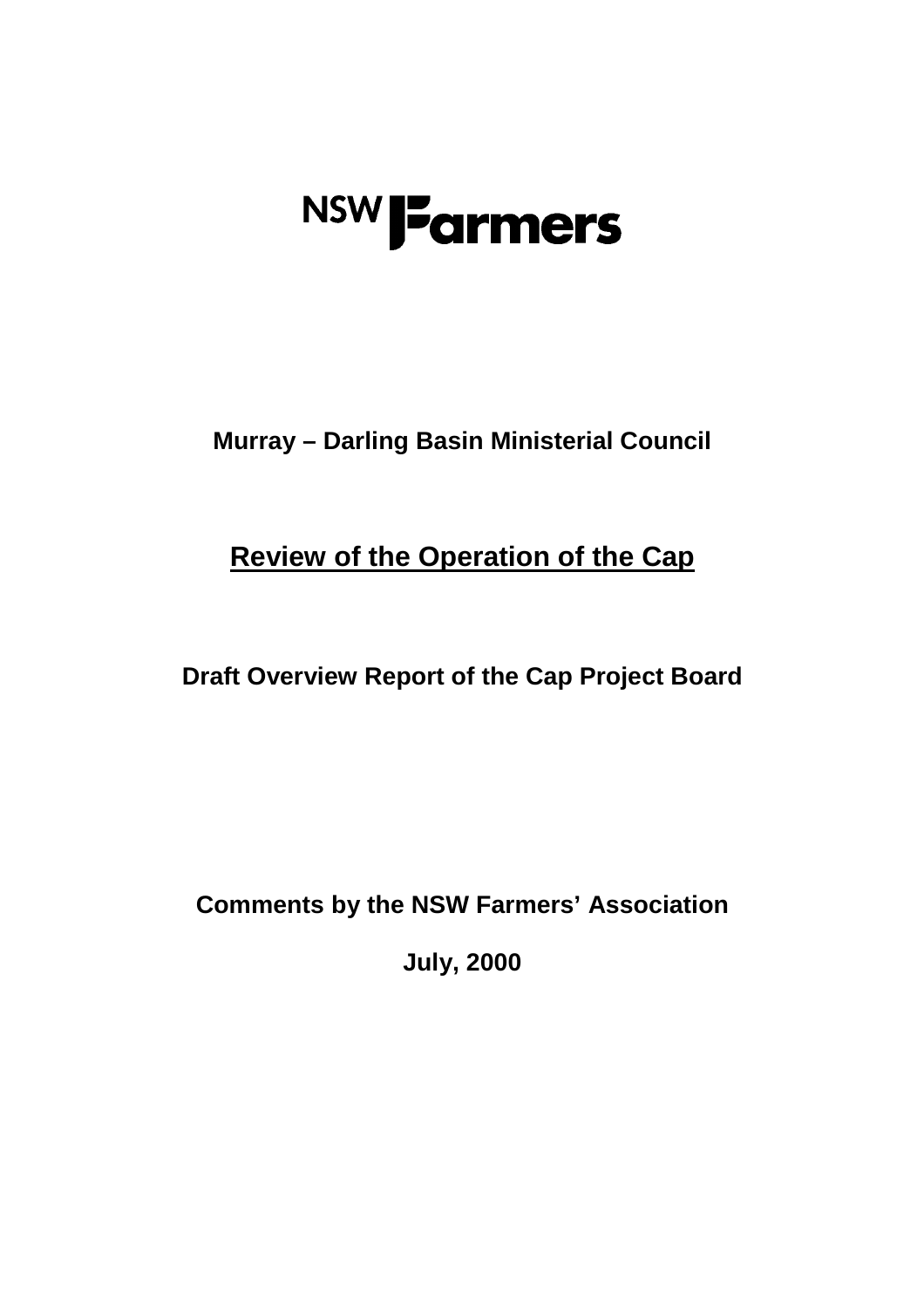# **Contents**

| 6.2 Re-setting of the Commencement Date 7 |
|-------------------------------------------|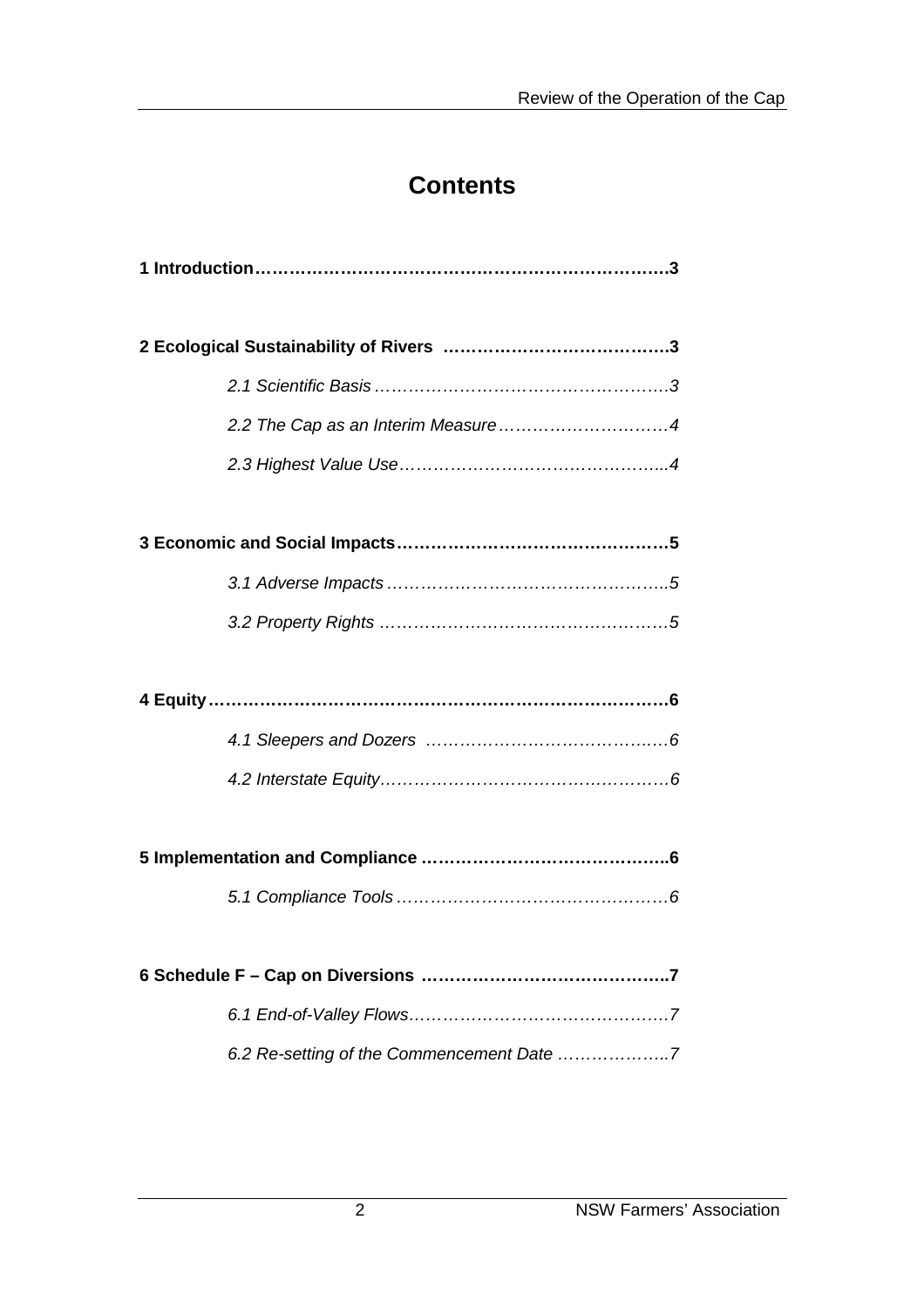# **1. Introduction**

The NSW Farmers' Association represents approximately 15,000 farm units across New South Wales, many of whom are irrigators. The Cap and its operation is of significant interest to all our members whose farms are located in the Murray-Darling Basin as it affects the management of the most vital natural resource, water.

The farming community agrees that there is a need for a holistic approach to the management of the water resources in the Murray-Darling Basin, to ensure sustainability of all those who share it. It should be noted that before the cap was introduced, water users called on governments to implement limits on further licences. For some time these call were ignored by governments more keen to ensure the exploitation of the resource for economic gain.

There is debate, however, regarding the use of the Cap as a management tool and it is generally considered that the Cap level is not determined by sustainability, rather an arbitrary setting.

In addition, it has been identified as an instrument that is causing significant detrimental social and economic impacts.

When the Murray-Darling Basin Cap was introduced, it was to be a precautionary, interim measure that would provide riverine environments with a crude level of protection until environmental flows were developed and implemented by communities, at which point the Cap would no longer be needed.

In this regard, the Review acknowledges that the cap is not "an end in itself" but is the first step in the ongoing management of the Murray Darling Basin. The Association argues that the management has now moved on from that first step and attention should now be focused on environmental flows. The measuring and monitoring of environmental indicators to ensure that the flows are achieving their goals and providing environmental sustainability should be a priority.

# **2. Ecological sustainability of rivers**

#### *2.1 Scientific Basis*

One of the criticisms from the NSW Farmers' Association of the Cap has always been over using the water usage in a particular year (1993/94) to set the level for future years. This method of setting the Cap, is a blunt tool for providing environmental sustainability. There is no science to support this level as a sustainable extractive limit. It is merely a precautionary initial step.

Nothing has changed in this regard since our initial criticism. There is still insufficient science available to justify the current Cap limits. The review acknowledges this but does little to address the short fall other than to say that as new information comes available the Cap should be flexible to accommodate the new information.

The NSW Farmers' Association believes that there should be more resources spent on the collation of data that could be used enable our rivers to be managed in a way that is sustainable and based on reliable scientific evidence.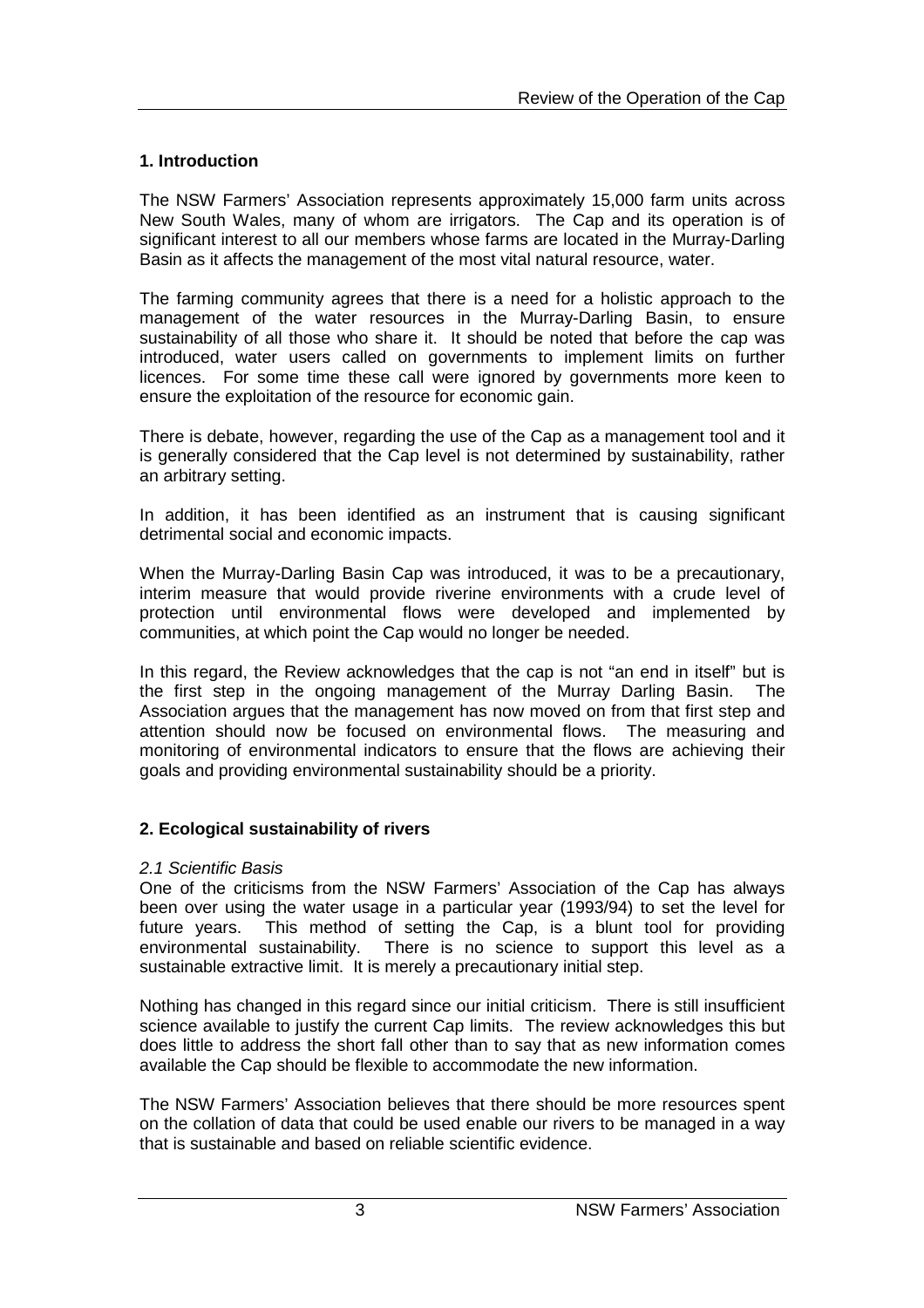# *2.2 The Cap as an Interim Measure*

When the cap was first proposed, farming communities supported the concept as it was understood to be a tool through which security for existing water users, could be provided. It was to be the beginning of a focus on the sustainable management of the Murray-Darling Basin as a whole. This support from the farming community was given on the understanding that the Cap was an interim measure that was not accurate nor scientifically based but would suffice until individual communities could establish an adequate environmental flow program. This tailored environmental flow program would provide individual valleys with accurate management tool that could be based on the best available science.

Many of those programs have now been implemented in New South Wales as part of the NSW Government's Water Reform process, however the Cap is still in force. This in effect is acting as an additional restriction, which is having an impact on regional communities socially and economically.

The Association suggests that the Cap be removed where there is an environmental flow program in place that provides for sustainable use of the resource.

There would still be a requirement for an overseer to ensure that the flow programs compliment each other and that down stream users are not adversely impacted. In short the overseer would ensure that the programs integrated to provide total basin health. The Association believes this function could be done without the use of the arbitrary Cap. The Murray Darling Basin Commission or the Independent Audit Group (IAG) could fulfil this overseer role.

#### *2.3 Highest Value Use*

The review makes the assertion that the cap has been the first step in the provision of environmental sustainability and that without it degradation in the Murray-Darling Basin would have been worse. While the NSW Farmers' Association agrees that it has been the first step toward sustainability, it is not clear to what extent the cap has been responsible for reducing degradation.

There are some outcomes from the Cap that may have actually contributed to environmental degradation. The review claims responsibility for providing security for property rights and hence trade in the licences, which has encouraged water to go to its highest value use. This trend, strongly encouraged by the Federal Government's, National Competition Policy, does not always consider what is environmentally sustainable when determining highest value.

It may indeed be that case that the highest value crop may not be appropriate for a particular region or location due to soil type, topography, climate etc. In these cases government policy and the Cap should not be encouraging water users to conduct environmentally unsustainable practices even if it does attract the greatest returns in the short term.

Again the Cap does not allow for such environmental considerations and should therefore not claim that all impacts on the environment have been positive.

When encouraging water to move to its highest value use, consideration should be given to associated costs and variances. Commodities experience market fluctuations, which can convert high returning commodities from one year into low returns the following year. Even this is without consideration for establishment costs.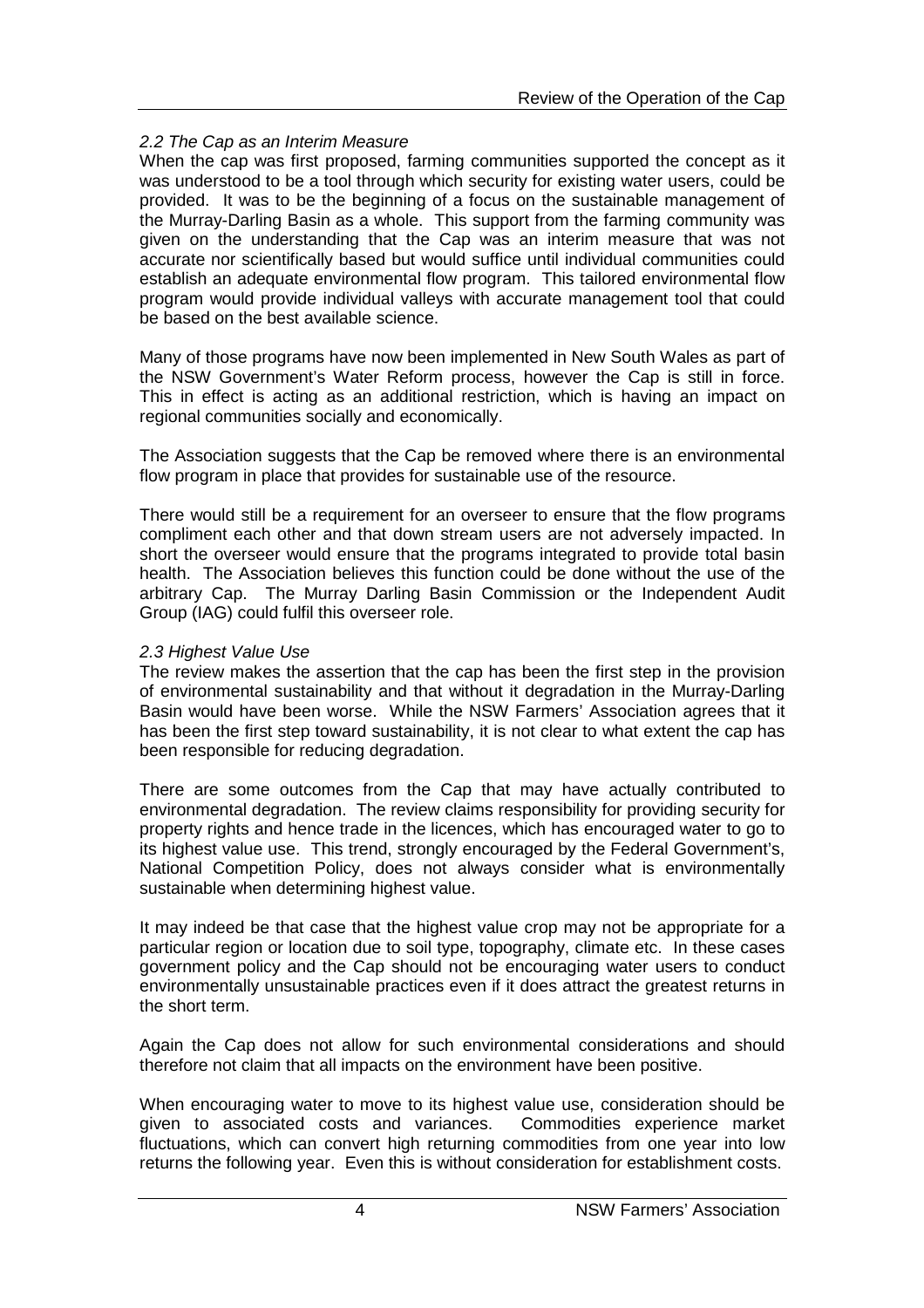# **3. Economic and Social Impacts**

## *3.1 Adverse Impacts*

The review asserts that there has been considerable social and economic benefit derived from the Implementation of the Cap. The NSW Farmers' Association freely acknowledges that there have been significant benefits to regional NSW as a result of irrigated agriculture. It is impossible to say if these benefits would have been greater or less had the Cap not been implemented. However there is not sufficient evidence to attribute these benefits to the Cap.

In addition, it must be recognised that there have also been adverse impacts that can be directly attributed to the implementation of the Cap. With the embargo on further licences and the increase in value of existing licences, previously unused allocations have now come 'on-line'. Some have been activated on the property of the owner while others have been realised through water trading.

Regardless on where the allocation is activated, the impact on existing active licences is through a decreased allocation. For those water users that have a high history of use the impacts are significant. In many cases large investments have enabled the maximum utilisation of the entitlement. The reduced allocation results in those investments being under used and hence returns on investments and loans are restricted.

Certainly the report does nothing to quantify either the costs or the benefits of the implementation of the Cap. Without such evidence it is difficult to be sure of the extent of the Caps success or failure at promoting the positive and limiting the negative impacts.

There has been little done to address the undeniable impacts that have been caused in valleys such as the Lachlan and the Barwon-Darling. There is a strong case for these valleys to be given assistance to reach compliance due to their unique situation.

# *3.2 Property Rights*

Property rights cannot be credited to the implementation of the Cap as claimed by the review. Certainly a facet of a secure property right is to ensure that its value is not eroded by over supply which produces a reduced reliability for existing users. However to assume that by fixing this issue in isolation, provides total security for water users is naive. It is not possible to attribute the security, or insecurity, of property rights to the Cap alone. There are other factors that must be considered, such as the broader water reform process.

The security is needed to provide water users with the ability to manage their operations and plan ahead, incorporating basic management tools, such as cropping rotations, in addition to more over arching decisions like investment in infrastructure. While the cap ensures that further licences are not issued, which in part results in increased reliability, it does not address some of these other fundamental issues that underpin a secure property right.

Real security in property rights is determined by state jurisdiction. This raises an interesting dilemma for water users within the Murray Darling Basin. The fact that the resource has been over-allocated in most valleys through NSW has ensured that the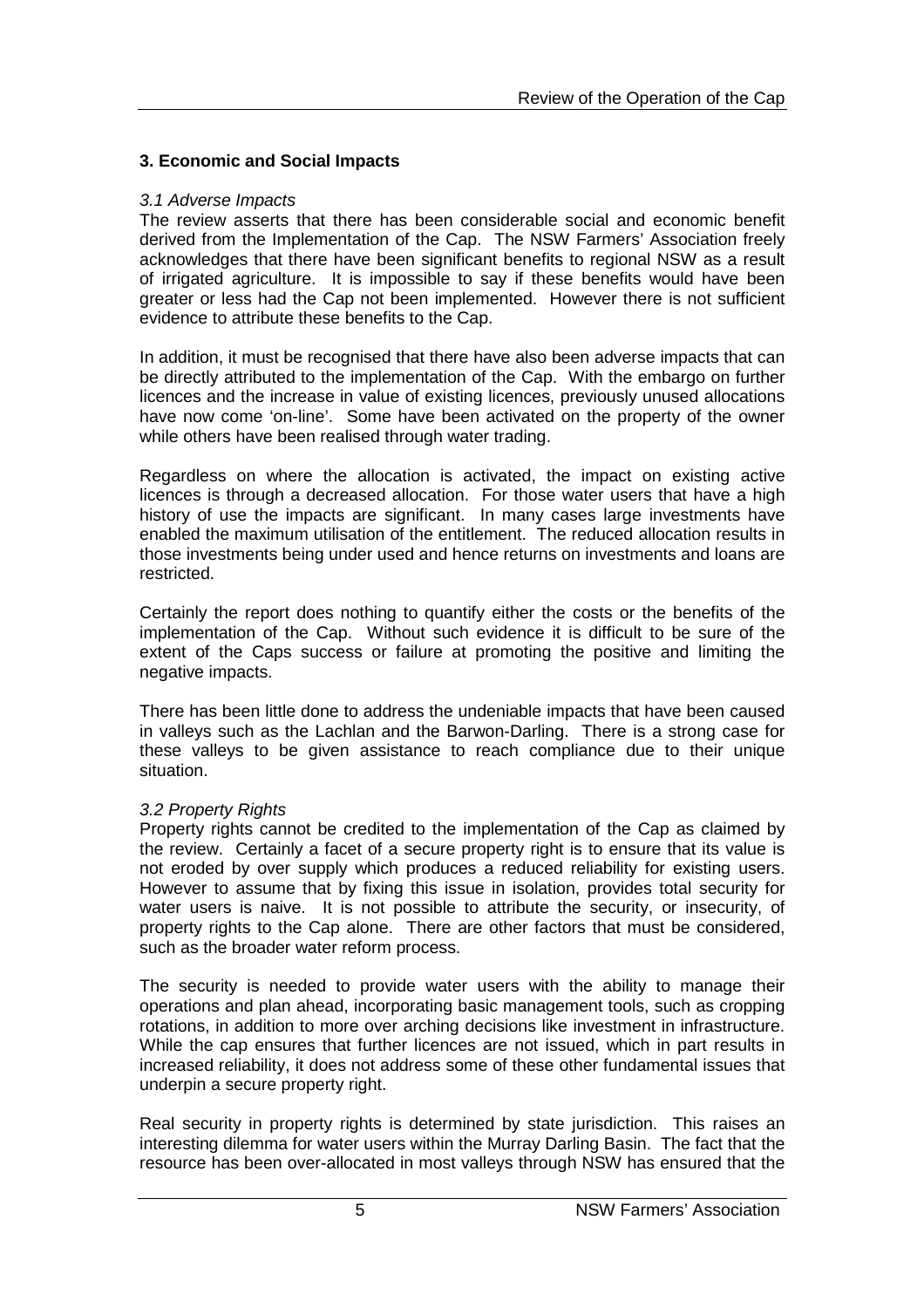Cap has had substantial adverse impact on existing water users through the activation of sleepers and dozers.

## **4 Equity**

#### *4.1 Sleepers and Dozers*

The equity issues already raised that result from the activation of sleepers and dozers have already been dealt with. The Association however does not support the liquidation of these licences as that would be inequitable for those licence holders who have been planning to develop the resource in the future but have not done so to date for a range of reasons.

The over allocation of the resource is a result of:

- lack of information regarding sustainable limits of the resource;
- government departments using a philosophy of mining the resources that is no longer socially acceptable; and
- in some cases government negligence.

It is therefore reasonable to expect that the government should share the cost of the impacts of either reduced allocations or clawing back unused licences. The Association believes that this would provide an equitable method of providing security for water users without adversely impacting on the environment or other nonactive licence holders.

This is an issue that the Association has taken up with the NSW Government and realises that such a scheme is beyond the jurisdiction on the MDBC, although it goes to showing that the claim that the Cap provides a secure property right is unfounded.

#### *4.2 Interstate Equity*

On the issue of equity between states the Association is concerned that South Australia has been allowed to continue developing while other states have remained stagnant.

A report published by the MDBC<sup>1</sup> identified that while New South Wales was capped at 1993/94 levels of development, South Australia proposed to encourage all existing licence holders to fully develop their allocations. The report then goes on to estimate that this policy represents an increase in use in South Australia of 69 GL, over and above 1993/94 level of development.

This is clearly not an equitable position when compared to the other states. There is little surprised, therefore, that South Australia is one of only two states that have demonstrated total compliance with the Cap.

#### **5. Implementation and Compliance**

#### *5.1 Compliance Tools*

 $\overline{a}$ 

The NSW Farmers' Association supports the Project Board's recommendation that a high priority be given to the finalisation of computer simulation models to be used as a tool for determining compliance, provided stakeholders are given opportunity to

<sup>1</sup> Setting the Cap, Report of the Independent Audit Group, November 1996, Murray-Darling Basin Commission.